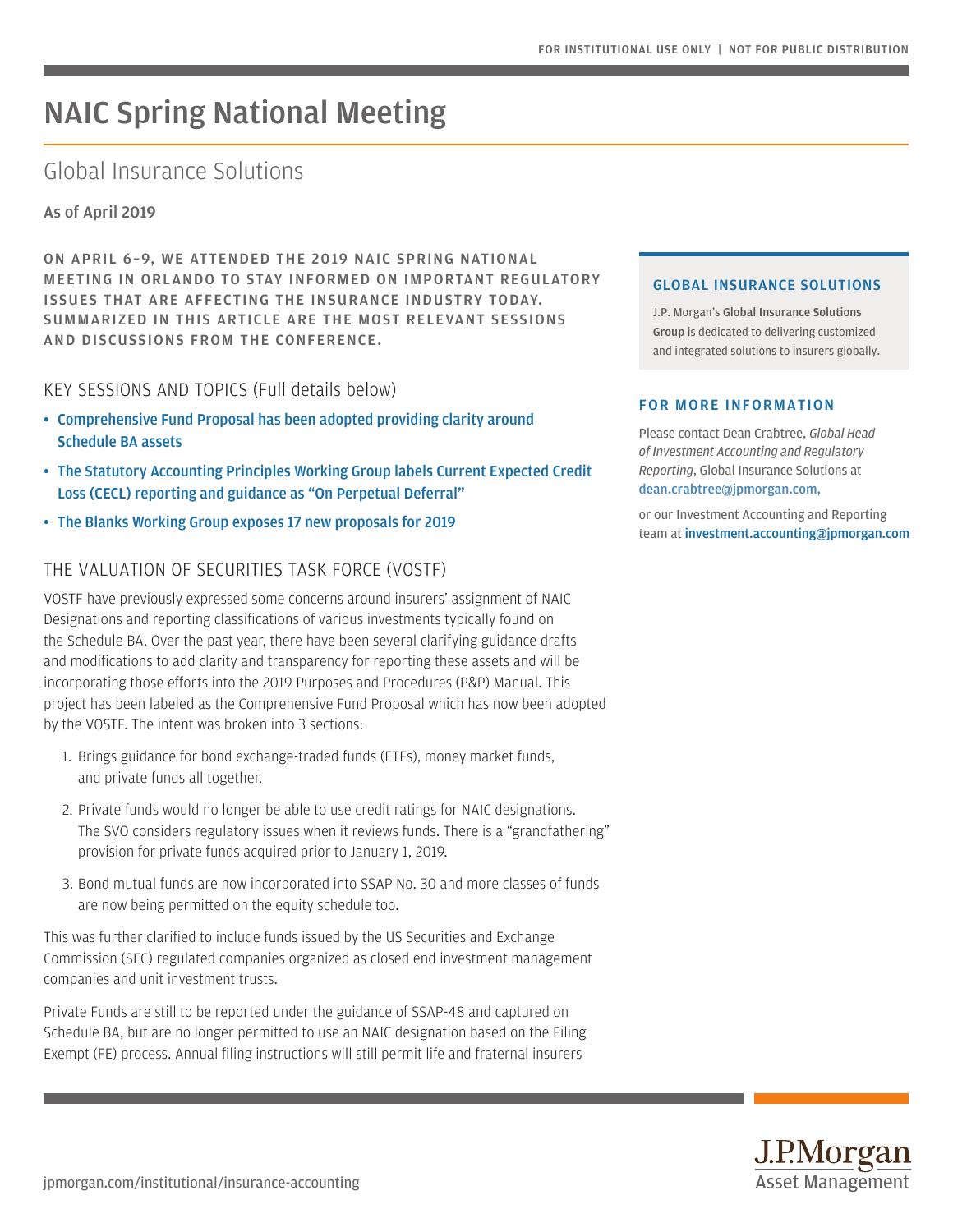<span id="page-1-0"></span>to report an NAIC designation under fixed income investments. Funds with "fixed income-like characteristics" seeking favorable RBC treatment will need to obtain NAIC designations directly from the SVO.

The VOSTF has made a referral to the Capital Adequacy Task Force (CATF) that it conduct a review of all the funds and what the appropriate RBC changes they would recommend. The goal is to balance the credit risk of a fund in and equalize the RBC treatment for similar credit risks within fund structures.

Other adopted items included:

• Identify investments and transactions that are not eligible for Filing Exemption (FE) and consolidate the guidance within the P&P Manual. The Task Force has also been instructed to take a deeper look into the various types of lease structures which will be a separate amendment forthcoming.

There were several staff report updates that were also given regarding:

- Status of the application for Japan Credit Rating Agency to be added as the 10th CRP. This looks to be a 2020 implementation.
- Integration of the various security identifiers to be used in the Filing Exempt process, including Private Placement Number (PPN) and International Securities Identifier Numbers (ISINs).
- Status update to the electronic feeds from the Credit Rating providers to the SVO regarding Private Letter Ratings. As of now, it appears 3 CRP's will not be ready by year end 2019 and this insurers will need to submit the Private Letter rating directly to the SVO.
- Update on Working Capital Finance Investments and modifications to SSAP 105 to ease the technical requirements making the investment more attractive to insurers.
- Update from NAIC Structured Securities Group (SSG) staff on the year-end process for modeled residential mortgage-backed securities and commercial mortgagebacked securities.

# THE STATUTORY ACCOUNTING PRINCIPLES WORKING GROUP (SAPWG)

Adopted items included:

Language to remove the modified filing exemption (MFE) process and language for determining future NAIC designations with a March 31st 2019 effective date.

SSAP-2R: Derivatives are not to be reported as cash, cash equivalents or short term assets regardless of their maturity date.

SSAP-26R: Structured notes are excluded from scope within the definition.

SSAP-30R: revisions to clarify FHLB pledged assets on behalf of an affiliated member shall be non- admitted under SSAP-4. Additionally, the guidance will now clarify that foreign open ended fund investments are captured within this guidance, and include within the Supplemental Investment Reporting Interrogatory (SIRI) and to add a new disclosure for investments with various fund managers.

SSAP-86: Structured notes that are excluded from the guidance in SSAP-43R shall be considered as derivative instruments and be included within this guidance.

Exposed items included:

Ref #2018-22 / SSAP-37: Mortgage Loans *(this item was re-exposed from previous guidance).*

- Clarify mortgage loans include loans acquired or obtained through assignment, participation or syndication.
- Clarify the definitions of a single loan agreements and a bundled mortgage loan.
- Incorporate language to clarify participating interests.

Ref #2018-32 / SSAP 26R: Prepayment Penalties (this item was re-exposed from previous guidance). Provide clarity and accounting treatment and reporting of investment income, realized gains/(losses) or fees when bonds are prepaid for consideration that results in a loss.

Ref #2018-34 / SSAP 30R: revisions to include foreign mutual funds in the scope of common stock and asks for clarity on domestic versus foreign as well as diversification of underlying investments which have been directed for review by Capital Adequacy and Valuation of Securities Task Forces.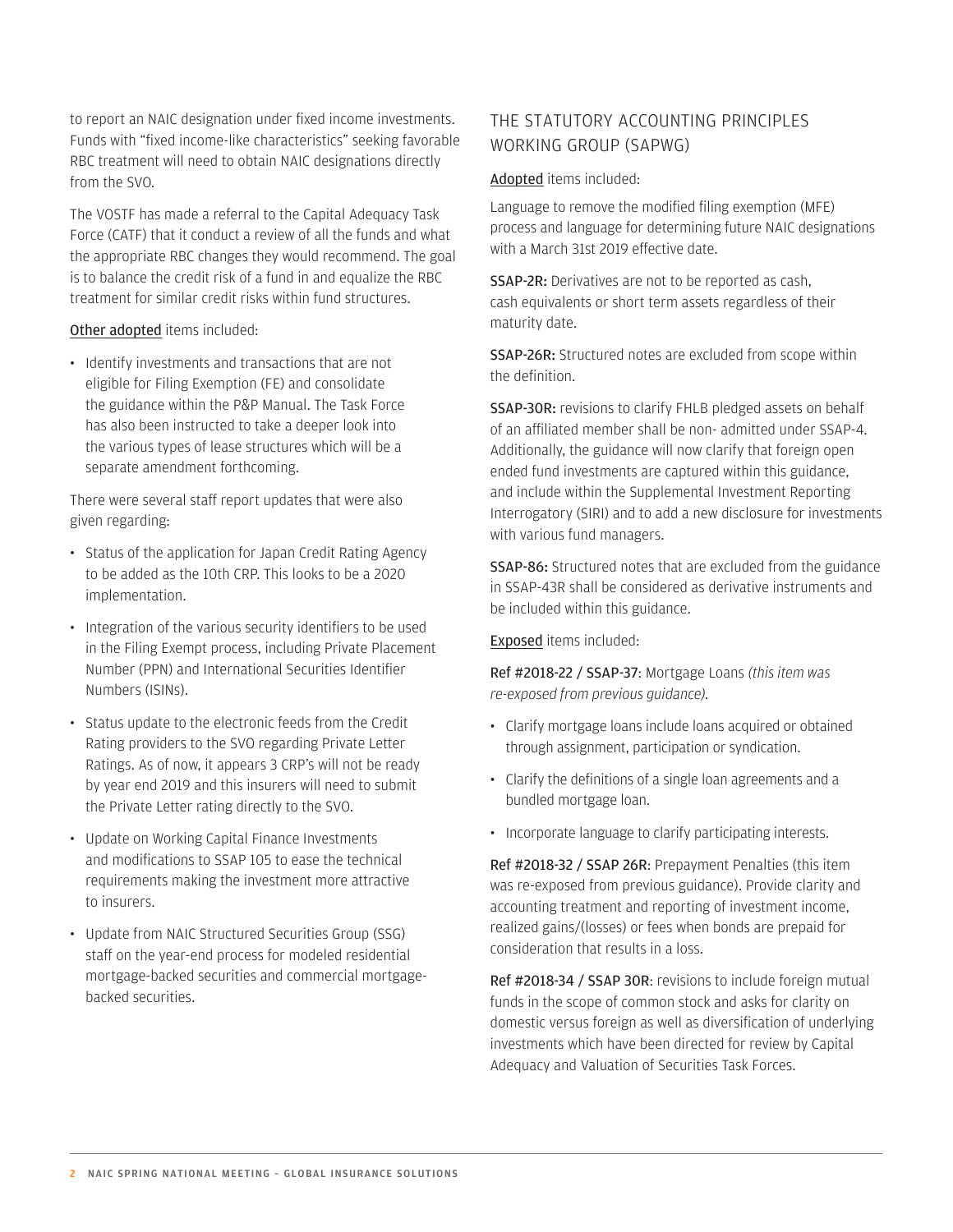## <span id="page-2-0"></span>OTHER ITEMS FROM SAPWG

Ref #2019-04: Investment Classification Project - drafted to consider preferred stocks to be in scope and SAPWG will seek further information for future draft revisions to SSAP-32.

Ref #2018-03: Reporting NAIC Designations as Weighted Averages is not permitted. In the event of acquiring multiple lots of the same security, an insurer has 2 reporting options:

- Report a single line item using the lowest NAIC designation.
- Report each lot with its own purchase date, cost basis and applicable rating.

Ref #2018-04: VOSTF Bank Loan referral - continued industry and interested parties add proposed language revisions to clarify collateral loans be more appropriately in scope for SSAP 21 versus SSAP 26R.

Ref #2016-20: Credit Losses – Credit Loss guidance relating to CECL has been put on "perpetual deferral" from NAIC guidance and implementation.

THE BLANKS WORKING GROUP (BWG)

Adopted 8 new items for 2019 including:

Ref #2018-24BWG: Adjust the asset valuation reserve (AVR) factors for those insurers where the related Risk Based Capital (RBC) factors changed from the Federal Tax Cuts and Jobs Act.

Ref #2018-31BWG: Add two new categories for unit investment trusts and closed end funds to the common stock categories on Schedule D, with appropriate additions to the Summary Investment Schedule and the Schedule DL. Also incorporate appropriate definitions for both as well as a modification to the definition of a mutual fund.

**Exposed** 17 items including: (industry and interested party comment deadline is May 21, 2019):

Ref #2019-03BWG: Add designation column for mutual funds to the annual Schedule D2.2 as well as add applicable columns and instructions for the quarterly reporting on Schedule D3 and D4.

Ref #2019-04BWG: Remove reference to Life and Fraternal only for Schedule BA instructions regarding investments with characteristics of bonds or fixed income. Also remove reference regarding CUSIP and NAIC designation columns. Add Lines for Fixed or Variable Interest Rate Investments that have underlying characteristics of a bond, mortgage loan or other fixed interest rate investment. Add categories to distinguish between which ones have /have not been approved by the Securities Valuation Office (SVO).

Ref #2019-05BWG: Add new instructions and illustrations for life policies where the reporting entity is the owner and beneficiary or has obtained the rights to control the policy.

Ref #2019-07BWG: Modify instructions for Note 20 – Fair Value to reflect changes to SSAP- 100R.

Ref #2019-12BWG: Add a code for foreign mutual funds for Schedule D2.2, column 3. Add instructions for foreign open ended funds to be included as mutual funds.

Ref #2019-13BWG: Add disclosure of top 10 fund managers.